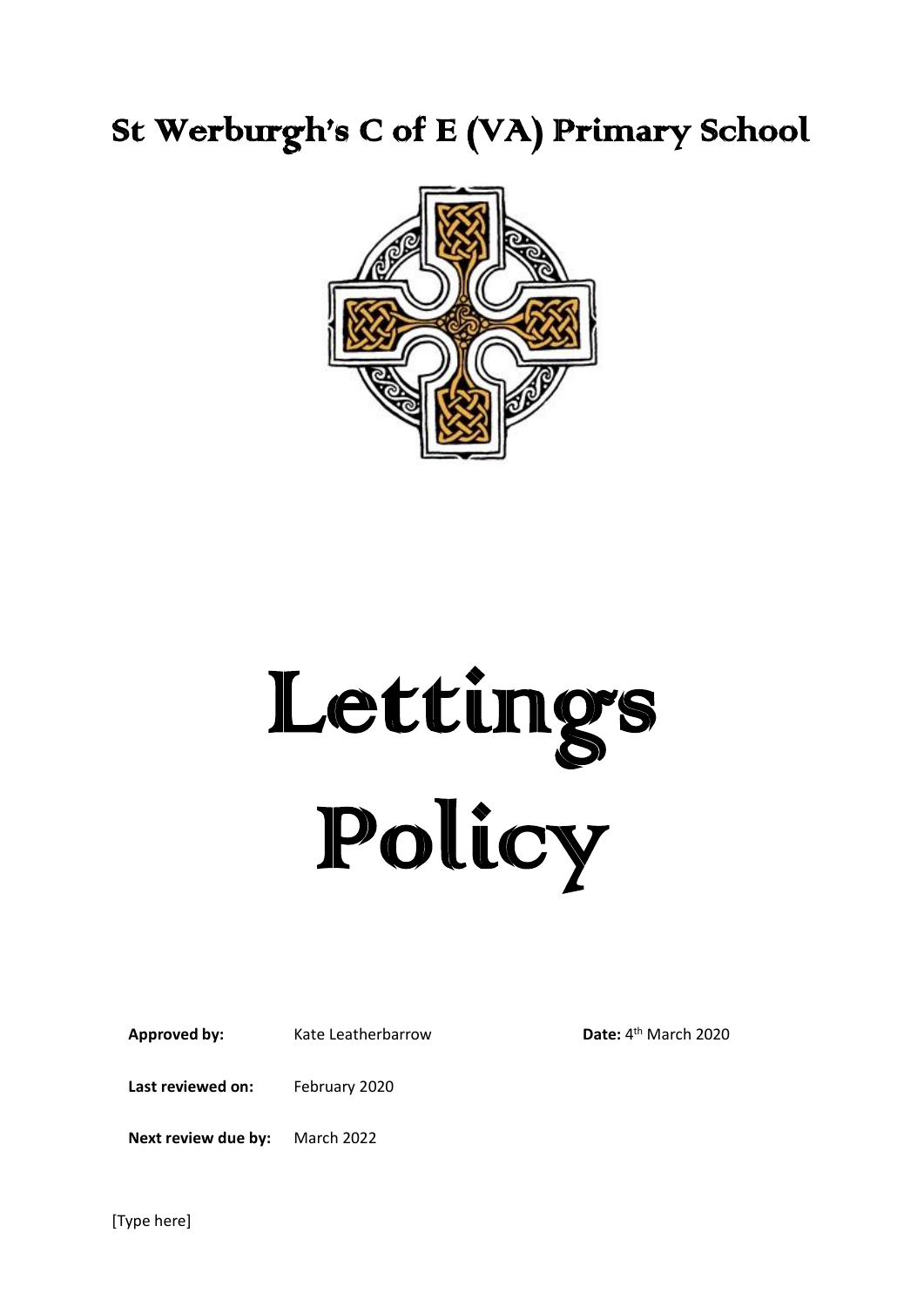## Contents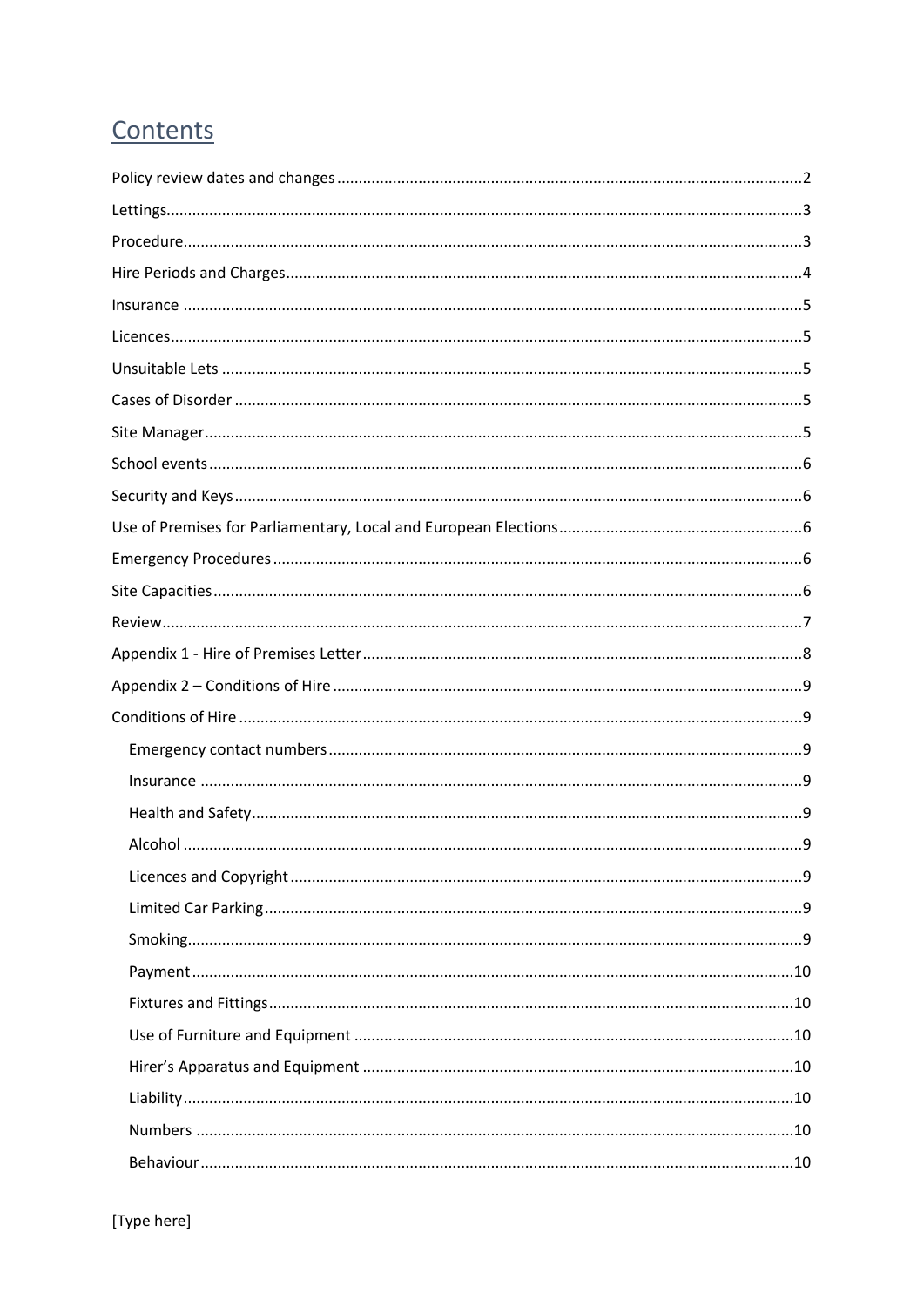## <span id="page-2-0"></span>**Lettings**

Hiring rates legislation requires that any costs of hiring premises which are charged to the school's delegated budget must be repaid to that budget from income received, for example costs of electricity, heating and payments to members of staff, before allocating income to anything else.

The surplus will be available for use by the Head teacher in consultation with the Governors.

## <span id="page-2-1"></span>**Procedure**

Potential hirers will be given a **Hire of premises letter** (Appendix 1), **Conditions of hire** (Appendix 2) and **Application for hire of premises** (Appendix 3).

In addition to the hire charge, a security deposit to be set at the time of booking will be required to cover any damage, extra cleaning or additional expense that may be incurred by the school in relation to the let. This is refundable if not required and is at the discretion of the Headteacher and Board of Governors.

Whenever practical, payment will be made 21 days in advance. Bookings will not be confirmed until payment has been received.

On receipt of payment hirers will be given a receipt and contract of hire letter (Appendix 4).

The school's Business Manager will account all monies in connection with school lettings. She will coordinate all correspondence and maintain all records required for lettings.

A diary of all lettings, including polling days, shall be kept by the School Business Manager.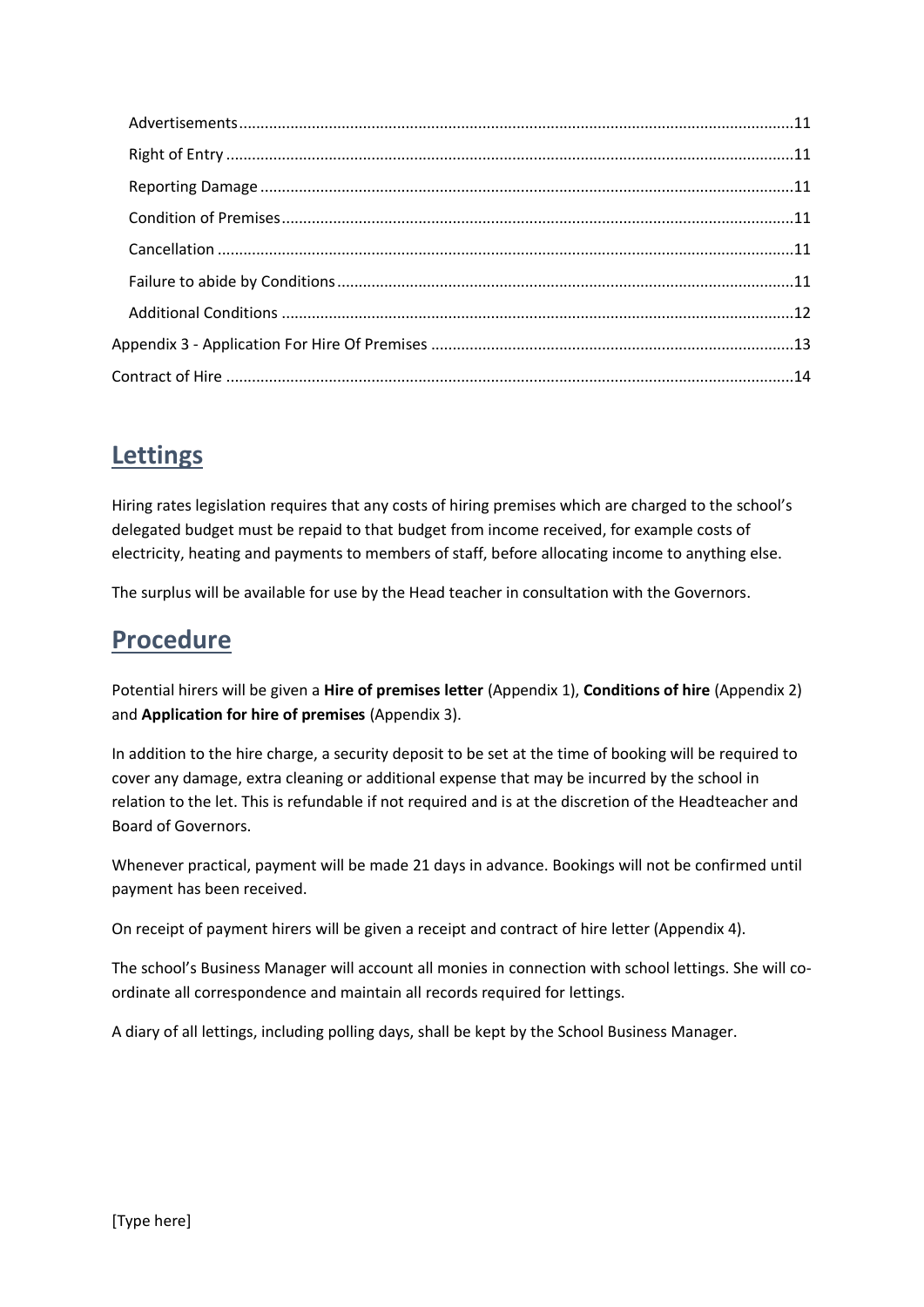## <span id="page-3-0"></span>**Hire Periods and Charges**

#### **3.30pm – 6.00pm**

The Headteacher and Board of Governors may enter into an agreement to let the school premises (hall, kitchen and main playground) by arrangement, to any group or organisation whose activities are considered suitable. Priority shall be given to groups whose activities will benefit the children of the School.

#### **After 6.00pm**

The Headteacher and Board of Governors will have the authority to enter into agreements to let school premises (hall, kitchen and main playground) between 6.00pm and 11pm Monday to Friday and between 9.00am and 11.00pm on Saturdays, Sundays and Bank Holidays. Any agreement to let must take into account the nature of the activity proposed.

There are four distinct periods when the school premises are available for hire and the charges for each are as follows:

| а. | Monday - Friday                  | $3.30pm - 6pm$ | £20 per hour |
|----|----------------------------------|----------------|--------------|
| b. | Monday – Friday                  | $6pm - 11pm$   | £25 per hour |
| c. | Saturdays                        | $9am - 11pm$   | £30 per hour |
| d. | <b>Sundays and Bank Holidays</b> | $9am - 11pm$   | £35 per hour |

The kitchen can be hired with the main hall for a single fee of £30.00 (for cold preparations) or £40.00 (for hot preparations) for the duration of the hire period. If the kitchen is to be used, the Head of Kitchen must be informed.

The Headteacher and Board of Governors retains an absolute discretion as to whether or not any other school equipment (such as stage lighting or the piano) shall be included in the let, and if so on what terms. Any let which includes the hire of such equipment may also be subject to an additional or greater deposit.

The Headteacher, Board of Governors or Administrator shall advise the proposed hirer of the cost of the let and that additional costs will be payable if the premises are damaged or not restored in the condition in which they were originally let. Such damage or additional cost will be deducted from the deposit in the first instance, with any additional sum being notified to the hirer and payable within 7 days of such notification.

The Headteacher or Board of Governors is required to report on all lettings to the Site Manager.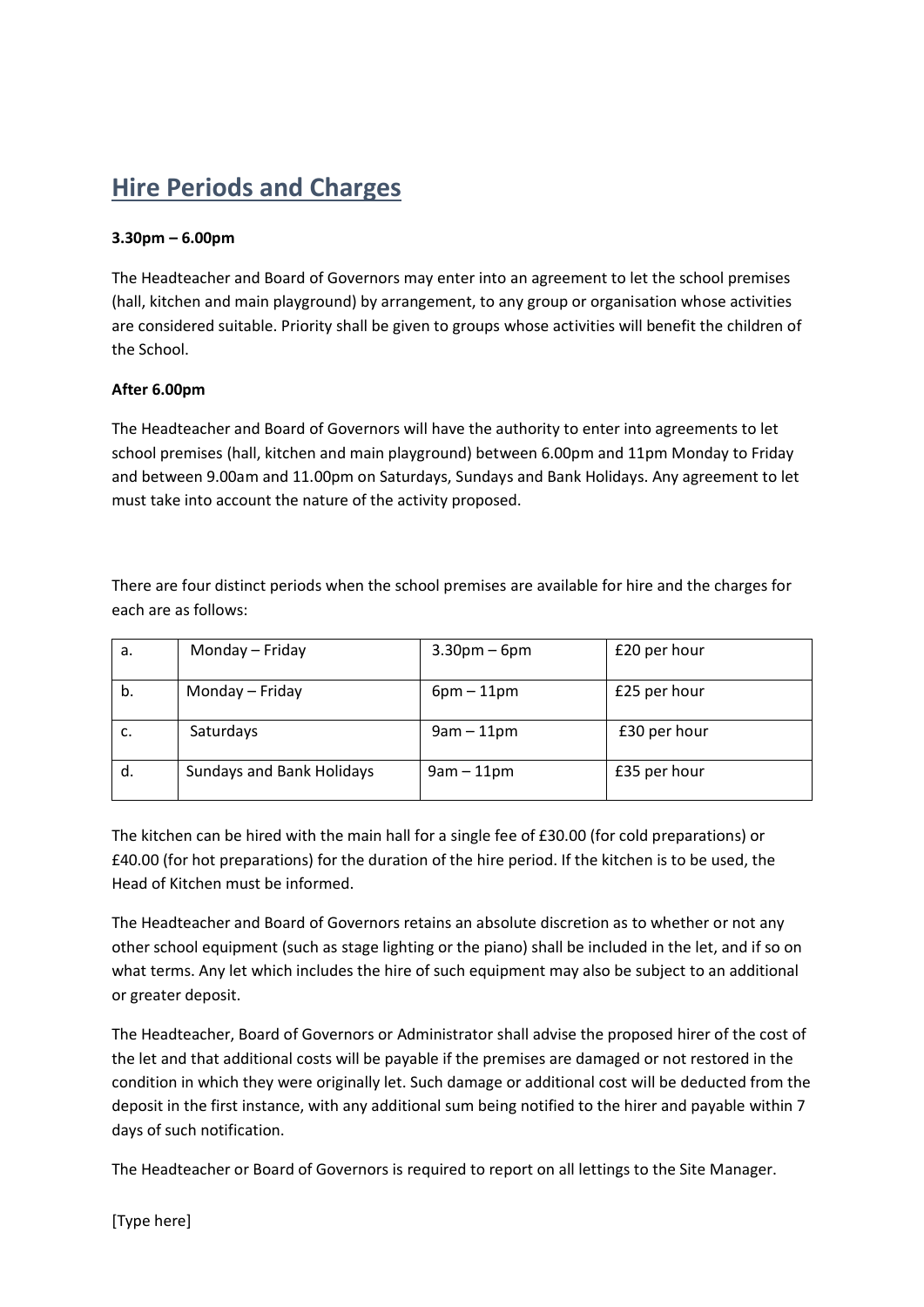### <span id="page-4-0"></span>**Insurance**

An insurance premium will be charged for any lettings out of school hours. Payment in respect of the insurance cost must be made not less than 7 clear days before the let takes place to enable appropriate arrangements to be made. This amount is not returnable if for whatever reason the let does not proceed. The cost per letting will be £5.

The Headteacher and Board of Governors will review any changes in the insurance policy schedule annually and amend this policy as appropriate.

## <span id="page-4-1"></span>**Licences**

A copy of any license permissions eg: alcohol licence, must be given to the school's Business Manager and kept in the office.

## <span id="page-4-2"></span>**Unsuitable Lets**

The headteacher will retain an absolute discretion to determine what is an unsuitable let. In all instances, the decision as to suitability will rest with the Governing Body.

The Headteacher is authorised to make day-to-day decisions on behalf of the Governing Body and may seek advice from the Chair of Governors and/or the Finance and Site Committees about any aspects of implementing this policy.

## <span id="page-4-3"></span>**Cases of Disorder**

If a member of the hire party is deemed to be under the influence of drugs or exhibiting drunken behaviour or is verbally or physically aggressive, they will be asked to leave the premises by the Site Manager. If they refuse, the police will be involved.

## <span id="page-4-4"></span>**Site Manager**

The Site Manager should be informed of all lettings, whether or not he will be on duty for the letting.

If the Site Manager is not on duty, the person responsible for supervising the letting must know the procedures to be followed in the event of an emergency, eg. The whereabouts of first aid supplies, emergency telephone, fire extinguishers and emergency exits. He/she must also know the procedure for reporting any damage to property or premises and ensure that a report is submitted.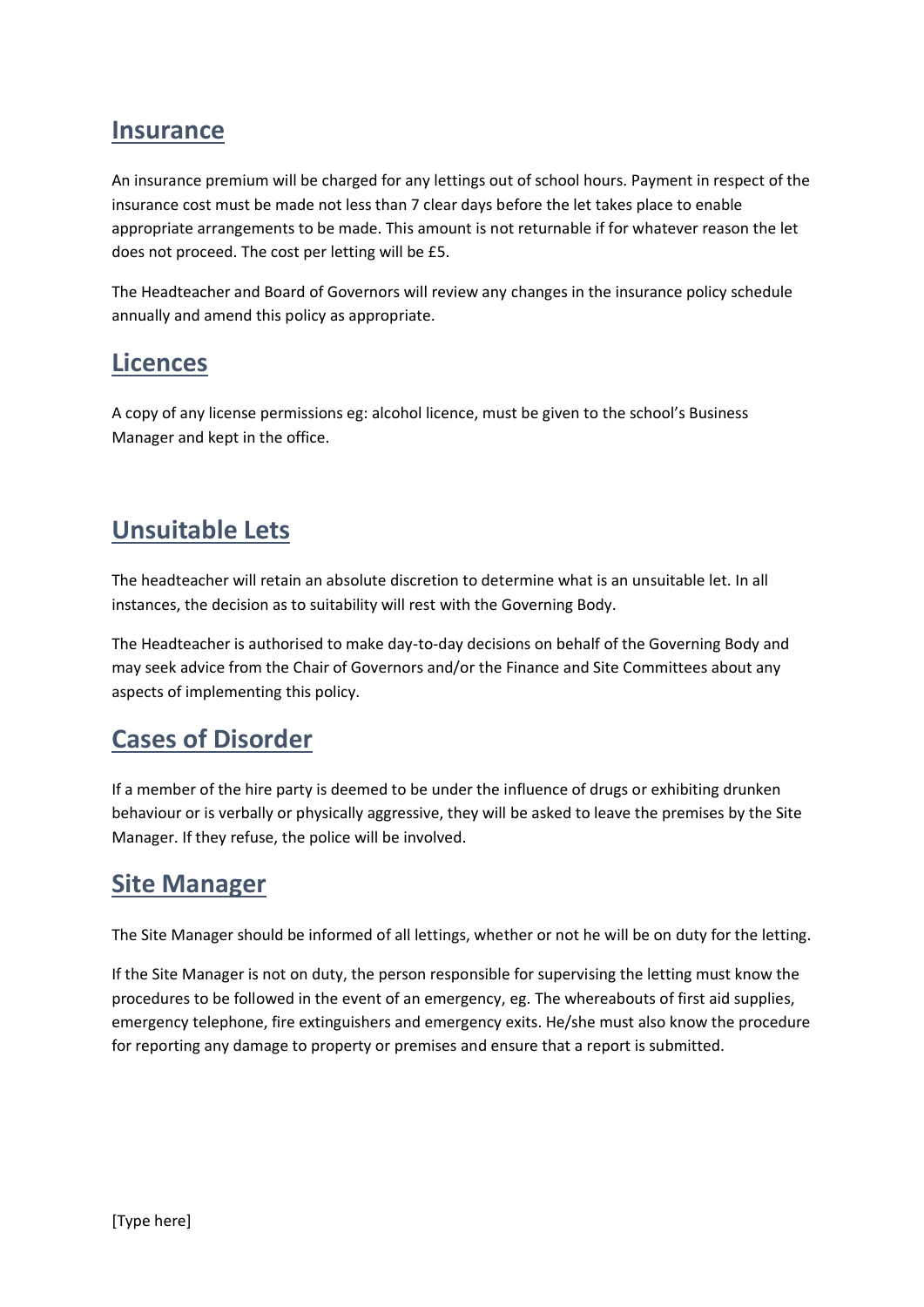## <span id="page-5-0"></span>**School events**

Where the Headteacher or Deputy Headteacher attends Governor or PTA meetings or some social events, they may, if they wish to, dispense with the Site Manager's presence, thereby avoiding such costs.

## <span id="page-5-1"></span>**Security and Keys**

The Head and Chair of the Governing Body should agree on who may hold the keys to the premises.

The LA, Police, Fire and Security Services should hold the names, addresses and telephone numbers of the key holders. It is important that the correct procedures are followed or any claim on insurance could be jeopardised.

Anyone (Governors, Headteacher or Staff) going on the premises outside school hours should notify the Site Manager.

## <span id="page-5-2"></span>**Use of Premises for Parliamentary, Local and European Elections**

The Returning Office may use any part or all of a voluntary controlled school for the purpose of the election. The candidates in such elections are entitled to use 'free of charge', at reasonable times, a suitable room in the school for public meetings.

'Free of charge' means that the school cannot make a 'hiring' charge for this use of the premises. However, any expenses incurred in preparing, heating, lighting, cleaning the rooms or care taking costs, are met either by the Returning Officer or the candidate, as appropriate.

## <span id="page-5-3"></span>**Emergency Procedures**

The Site Manager will draw up an emergency plan for each letting and ensure that the organiser is aware of the fire exits and muster points before the event takes place. The organiser must also indicate on the hire form that they have read the Health & Safety and Emergency Action Plan procedures.

## <span id="page-5-4"></span>**Site Capacities**

Governors have a legal responsibility to comply with the maximum figure allowed under health and safety legislation

The hirer must provide the Administrator with an estimate of the number of people expected. If more than 200 people are on site an additional second member of staff must be present.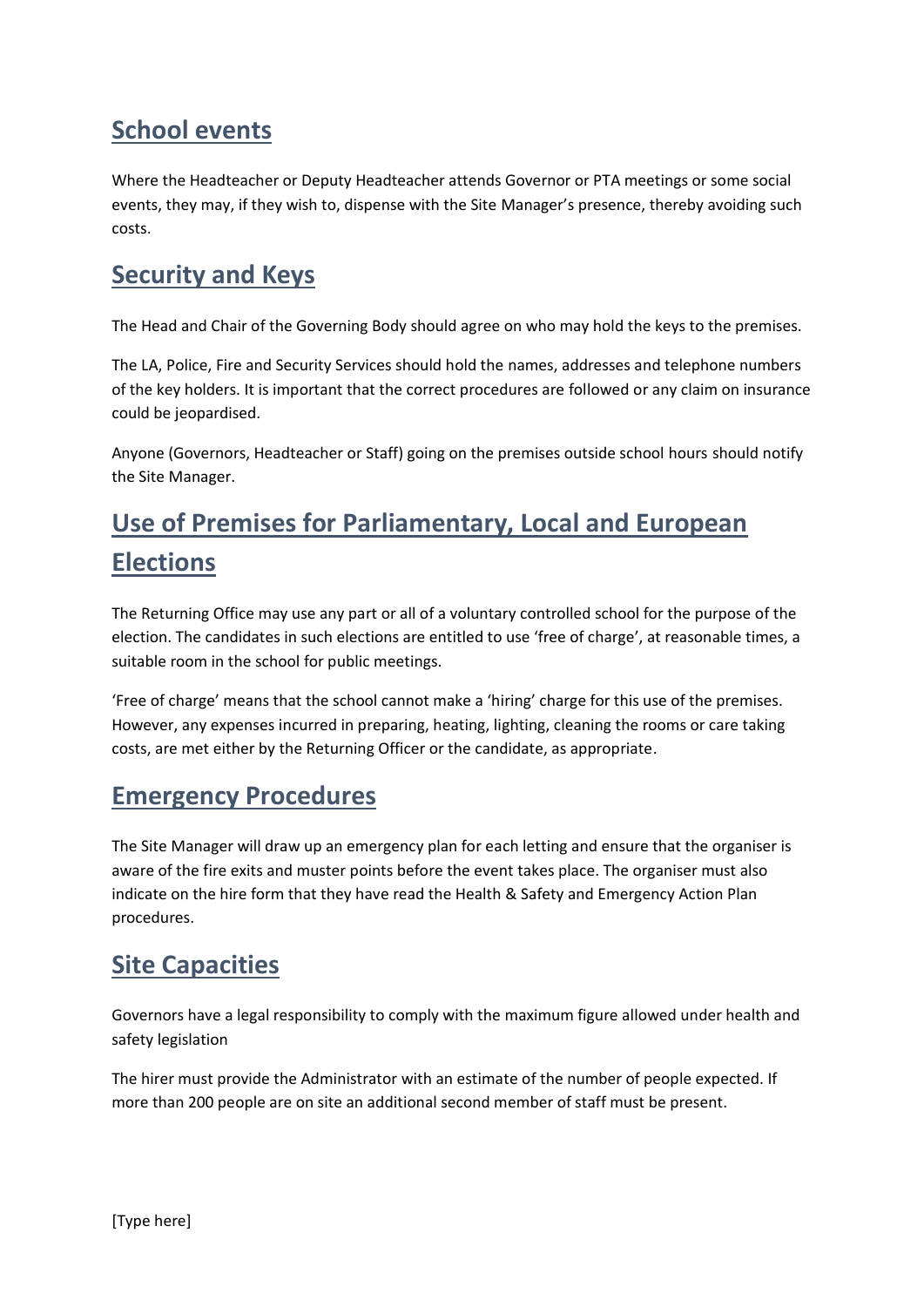## <span id="page-6-0"></span>**Review**

The Finance Committee will review this policy every two years or sooner if the need arises, so that changes, additions and amendments can be made in consultation with the Site Committee.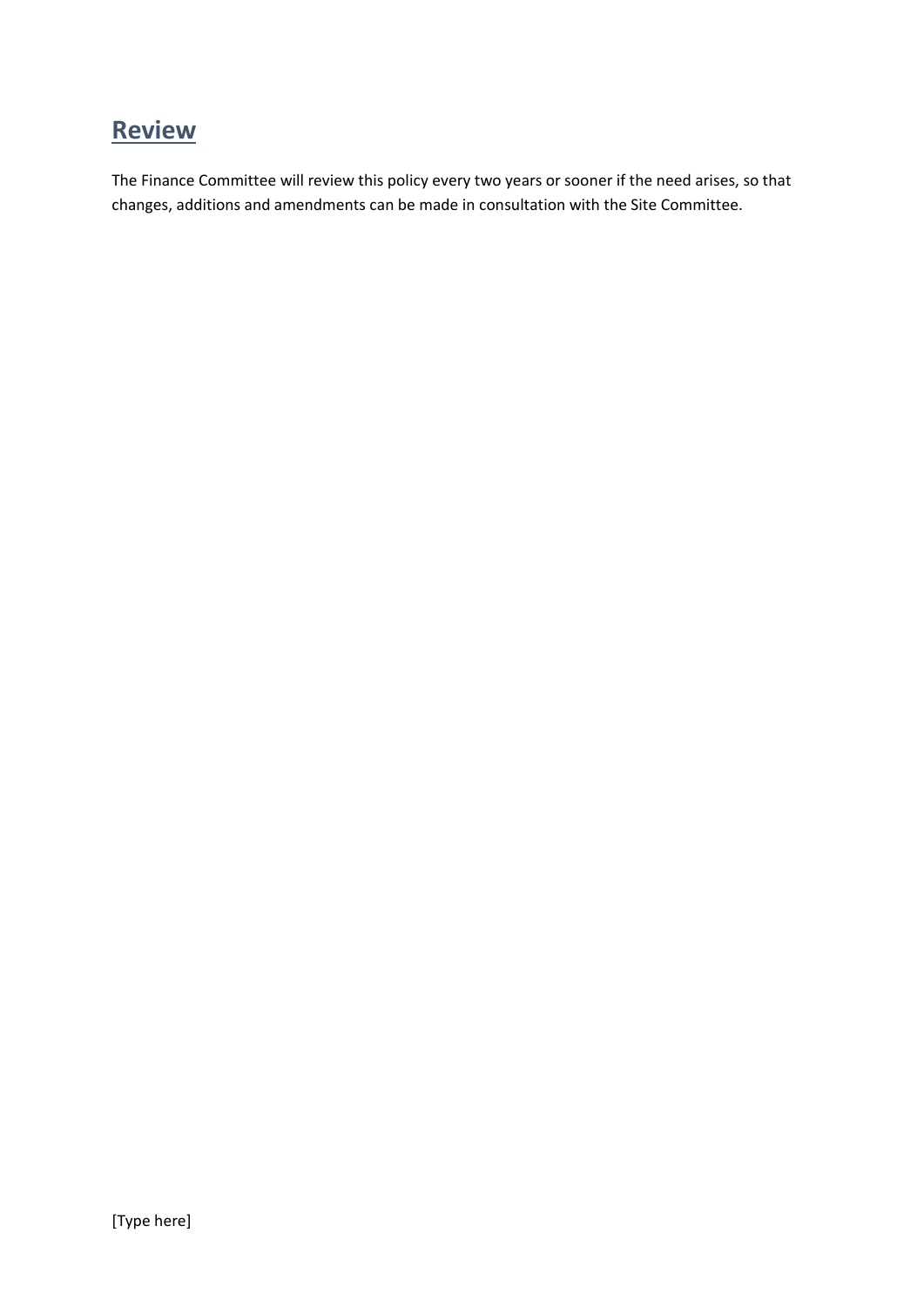## <span id="page-7-0"></span>**Appendix 1 - Hire of Premises Letter**

Dear

Thank you for your enquiry about hiring premises at the school. Enclosed is:

- an application form that you should complete and return to the above address;
- the Emergency Action Plan and Health & Safety Policy;
- the Conditions of Hire.

Please read these carefully as they set out the user's and hirer's responsibilities.

HIRE COSTS (main hall or playground):

| HIRE COSTS (main hall or playground): |                 |              |
|---------------------------------------|-----------------|--------------|
| Monday – Friday                       | $3.30pm - 6pm$  | £20 per hour |
| Monday – Friday                       | $6$ pm $-11$ pm | £25 per hour |
| Saturdays                             | $9am - 11pm$    | £30 per hour |
| <b>Sundays and Bank Holidays</b>      | $9am - 11pm$    | £35 per hour |

The kitchen can be hired with the main hall for a single fee of £30.00 (for cold preparations) or £40.00 (for hot preparations) for the duration of the hire period.

If you wish to use any of the school equipment as part of the let, then please advise us as to the proposed use and the identity and qualification of the person who will take responsibility for the equipment. We will consider whether the equipment can be included in the let and will advise you of the extra cost, if any, this would incur.

The school will effect a Hirer's Policy and an insurance premium of £5.00 per session (depending on the activity) will be charged. In addition, if you have your own insurance, a copy of the document should be provided. A 'let' cannot go ahead until we have received the completed form and issued you a Letter of Offer.

The hire fees are to be given to the school office, IN ADVANCE. Cheques should be made to St Werburghs Primary School The cash/cheque security deposit.

Please note that you are responsible for restoring the building to the standard in which you found it. Please contact me on the above telephone number if you have any queries.

Yours sincerely,

Mrs A. Alton Headteacher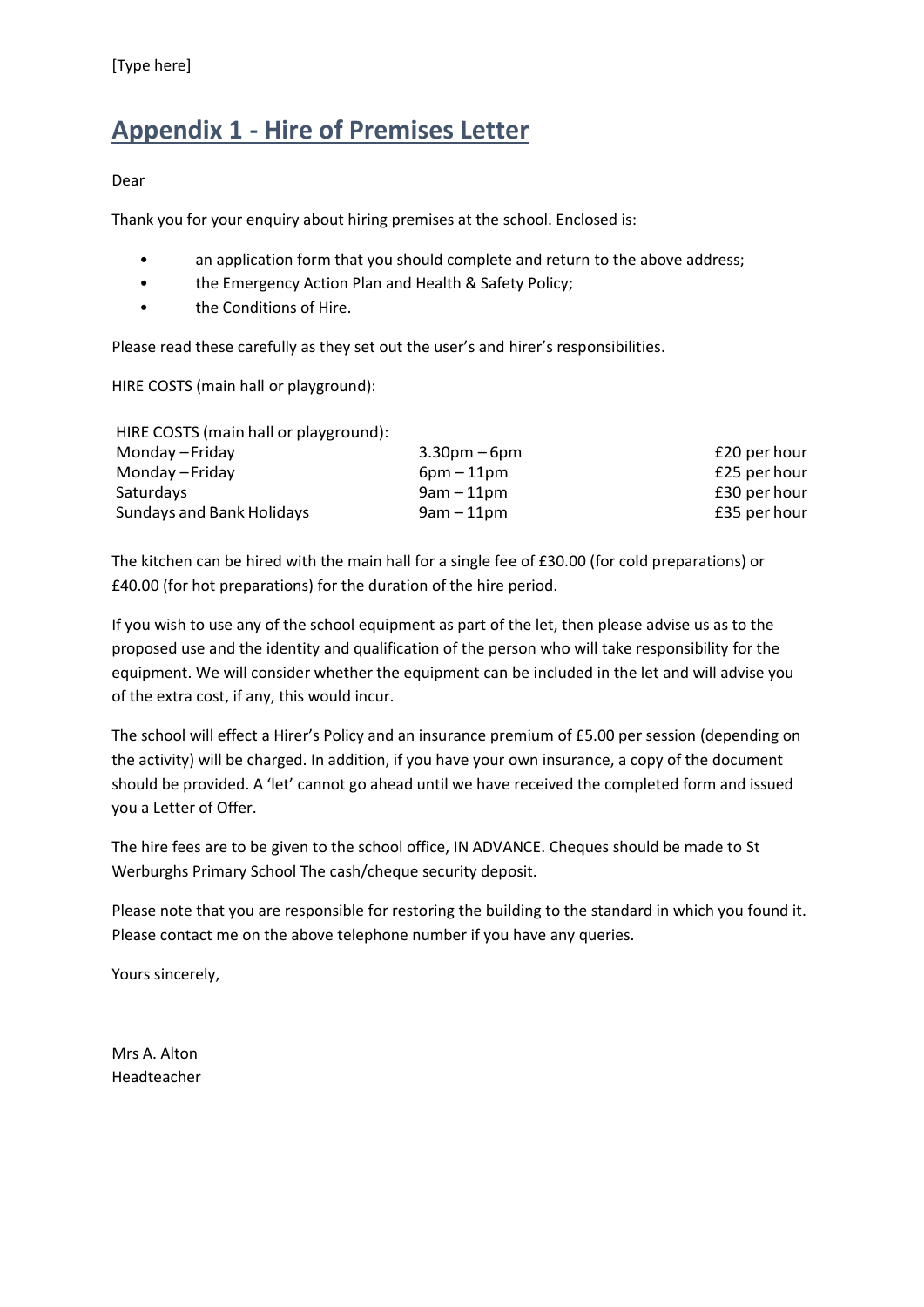## <span id="page-8-0"></span>**Appendix 2 – Conditions of Hire**

## <span id="page-8-1"></span>**Conditions of Hire**

#### <span id="page-8-2"></span>**Emergency contact numbers**

The hirer must provide the site with 2 emergency contact numbers.

#### <span id="page-8-3"></span>**Insurance**

The hirer must accept the Insurance provided by the school. The premium for this is nonrefundable.

#### <span id="page-8-4"></span>**Health and Safety**

The hirer is responsible for ensuring that all people using the school premises during the hire period are aware of exits and that hirer's staff know the location of fire fighting equipment. No exits or corridors may be blocked or fire-fighting equipment removed.

#### <span id="page-8-5"></span>**Alcohol**

Alcohol may not be consumed on the school premises without permission of the Governors.

#### <span id="page-8-6"></span>**Licences and Copyright**

The hirer is responsible for obtaining all necessary licences and copyright consents. The Governors are entitled to require proof of a licence and copyright consent 48 hours before the hiring.

Licences are required by the local authority and are usually required for:

- Any function at which alcohol is sold;
- An entertainment advertised to the general public, whether on payment or otherwise.

Licences are not required for:

• Bazaars, jumble sales, car-boot sales, bingo, whist-drives etc where the proceeds are for the school;

Copyright consent may be obtained from the Performing Rights Society: 0171 580 5544.

#### <span id="page-8-7"></span>**Limited Car Parking**

Parking requirements to be discussed with Site Manager prior to agreeing the booking.

#### <span id="page-8-8"></span>**Smoking**

Smoking is not permitted anywhere inside the school buildings or school grounds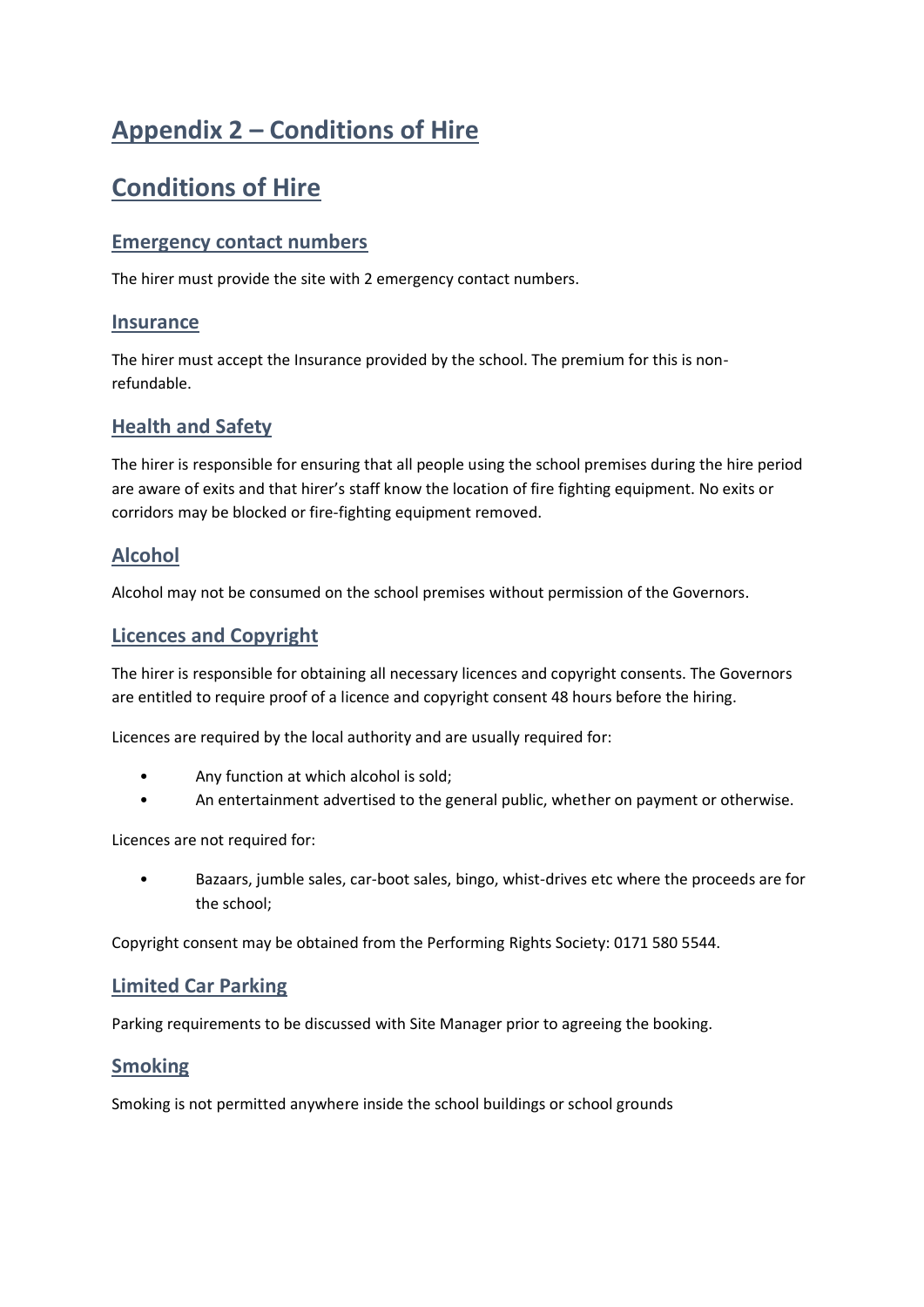#### <span id="page-9-0"></span>**Payment**

Fees, including insurance premium and cash deposit, to be paid in advance.

Block bookings: payment to be made on invoice at the beginning of each term with full payment required by the half-term.

#### <span id="page-9-1"></span>**Fixtures and Fittings**

No fixtures or fittings or other objects shall be driven into the fabric or furnishings, or affixed to them without the prior written agreement of the Governors.

#### <span id="page-9-2"></span>**Use of Furniture and Equipment**

The movement of school furniture and equipment from room to room is not permitted, unless previously agreed in writing with the Governors. The use of all equipment and apparatus is subject to the prior written agreement of the Governors.

#### <span id="page-9-3"></span>**Hirer's Apparatus and Equipment**

The hirer shall obtain the Governors' written agreement to the bringing onto the school premises of any apparatus or equipment. The hirer shall ensure that such apparatus or equipment is removed within such time as the Governors may allow. Any property not so removed may be removed by the Governors at the hirer's risk. The cost of such removal, together with any storage charges incurred by the Governors, shall be recoverable from the hirer.

#### <span id="page-9-4"></span>**Liability**

The Governors shall not be liable for any loss or damage caused to the hirer or to any other person as a result of:

- Any failure or defect or want of repair in any of the fixtures, fittings, furniture, equipment
- or appliances belonging to the school or LA at the school; or
- Any failure or interruption in the supply of water, gas or electricity to the accommodation; or any defect or want or repair in the premises or in the means of access to the premises; or
- Any theft or malicious or accidental damage to or loss of any property of any person taken or left at the premises.

#### <span id="page-9-5"></span>**Numbers**

The hirer must provide the Administrator with an estimate of the number of people expected.

#### <span id="page-9-6"></span>**Behaviour**

The hirer is responsible for ensuring good order is maintained throughout the period of hire.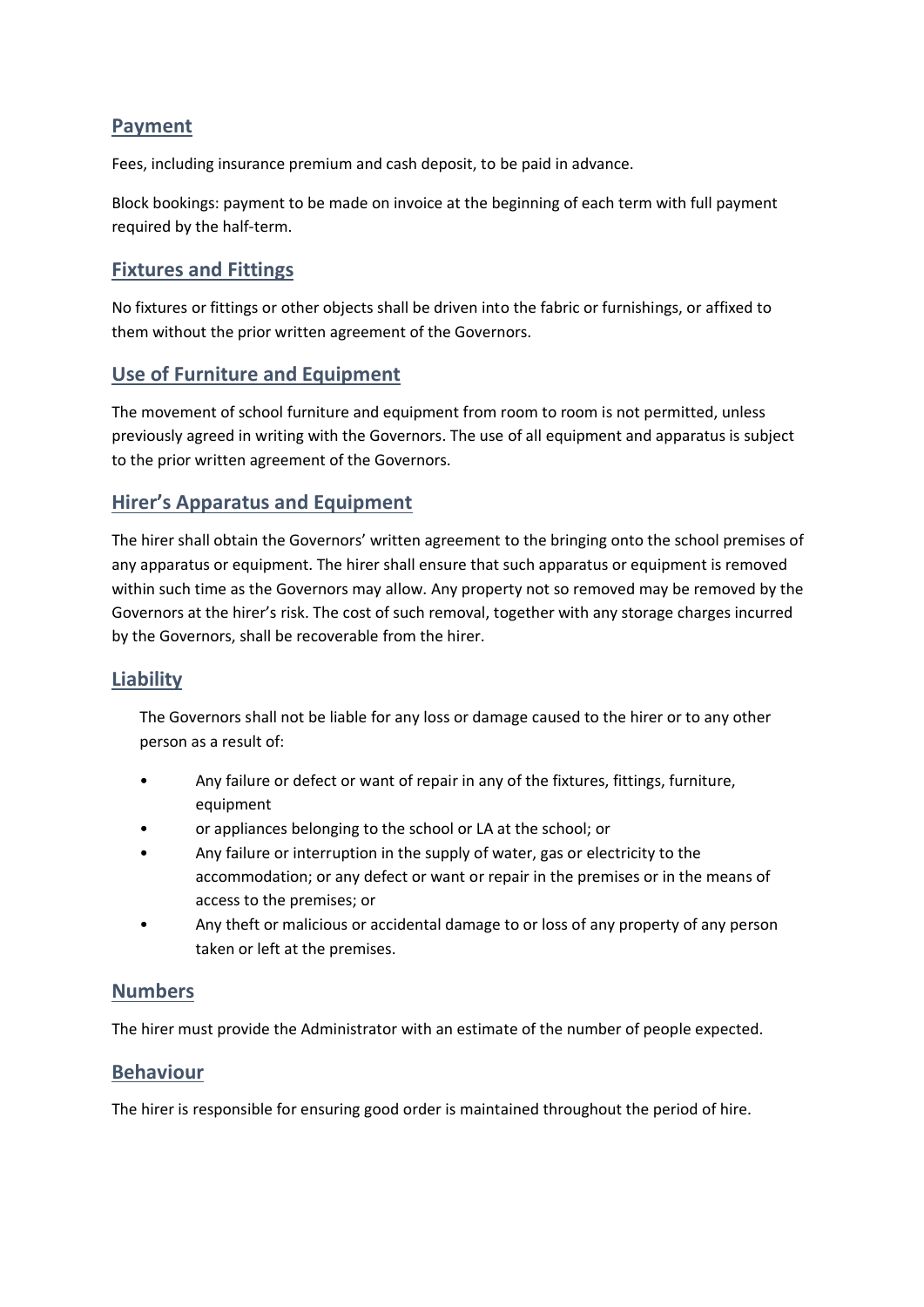#### <span id="page-10-0"></span>**Advertisements**

No advertisements, emblems or slogans shall be displayed outside the school premises without the prior written permission of the governors.

The hirer shall remove from inside the premises any advertisement, emblem or slogan if, in the opinion of the Governors, it is unlawful, unseemly, likely to lead to a disturbance or expose the premises to undue risk of fire.

#### <span id="page-10-1"></span>**Right of Entry**

The Governors, the Headteacher, Leadership Team and others appointed by the Governors, shall have right of entry to the premises at any time during the hiring.

#### <span id="page-10-2"></span>**Reporting Damage**

Any damage to the premises or its contents by the hirer must be reported on the day of hire to the Site Manager or person from the school supervising the letting. This must be followed by a written report on the damage caused.

#### <span id="page-10-3"></span>**Condition of Premises**

The hirer is responsible for leaving the premises in the same condition as they were before the hire and for ensuring that everything is clean and tidy.

#### <span id="page-10-4"></span>**Cancellation**

Occasional bookings: the hirer to give at least 10 calendar days' notice of a cancellation.

Block bookings of a term or longer: at least two months' notice of cancellation to be given by the hirer or Governors.

In the event of the hiring being cancelled with undue notice, the Governors shall be under no liability to refund any payment made for hiring or to compensate the hirer or any other person for any loss or damage sustained in consequence of the cancellation.

Guidelines for Children's After-school Activities Hirings

- There should be a minimum of two responsible adults present at a ratio of one adult to 10 children.
- The children should not be left unsupervised at any time.
- The children must all be collected at the end of the session. If any parents or carers are late in collecting their children it is the responsibility of the leader of the session to contact them. If this is not possible they must contact a member of the school staff.
- No child should be left in school unaccompanied.
- An arrangement for collection must be made.
- Only the areas requested in the application form are used during the let.

#### <span id="page-10-5"></span>**Failure to abide by Conditions**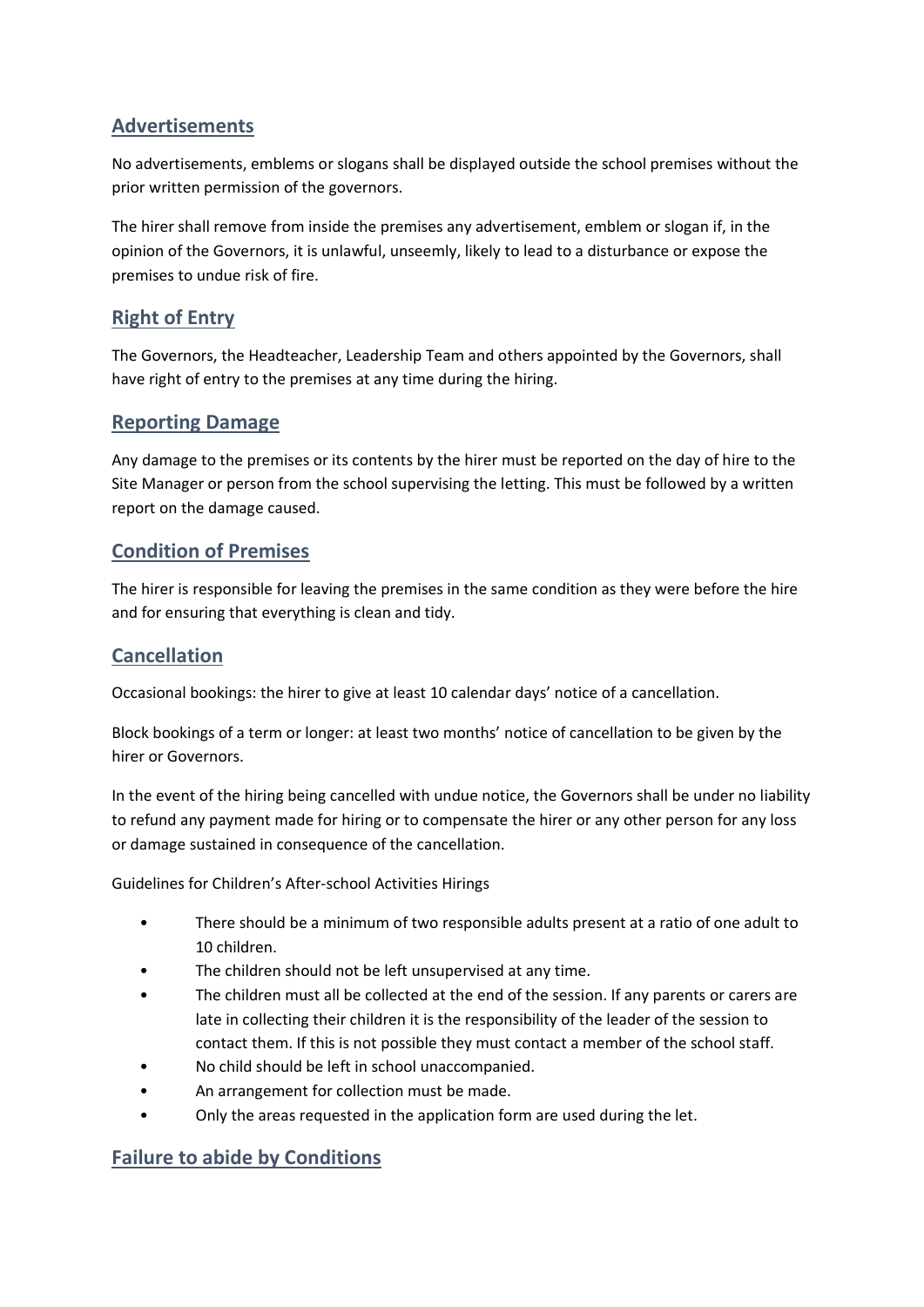If, during the period of hiring, any authorised member of staff who may be present is of the opinion that any of these conditions have not been complied with or that disorder, damage to property or an illegal act has taken place or is threatened, that person may summarily terminate the hiring by oral notice to the hirer, or (in his/her absence) to any other person or persons apparently in control of the proceedings, whereupon the premises shall be vacated forthwith. The police will be immediately notified if there has been a serious breach.

#### <span id="page-11-0"></span>**Additional Conditions**

The Governors reserve the right to impose additional conditions to those described above as and when they consider it appropriate to do so.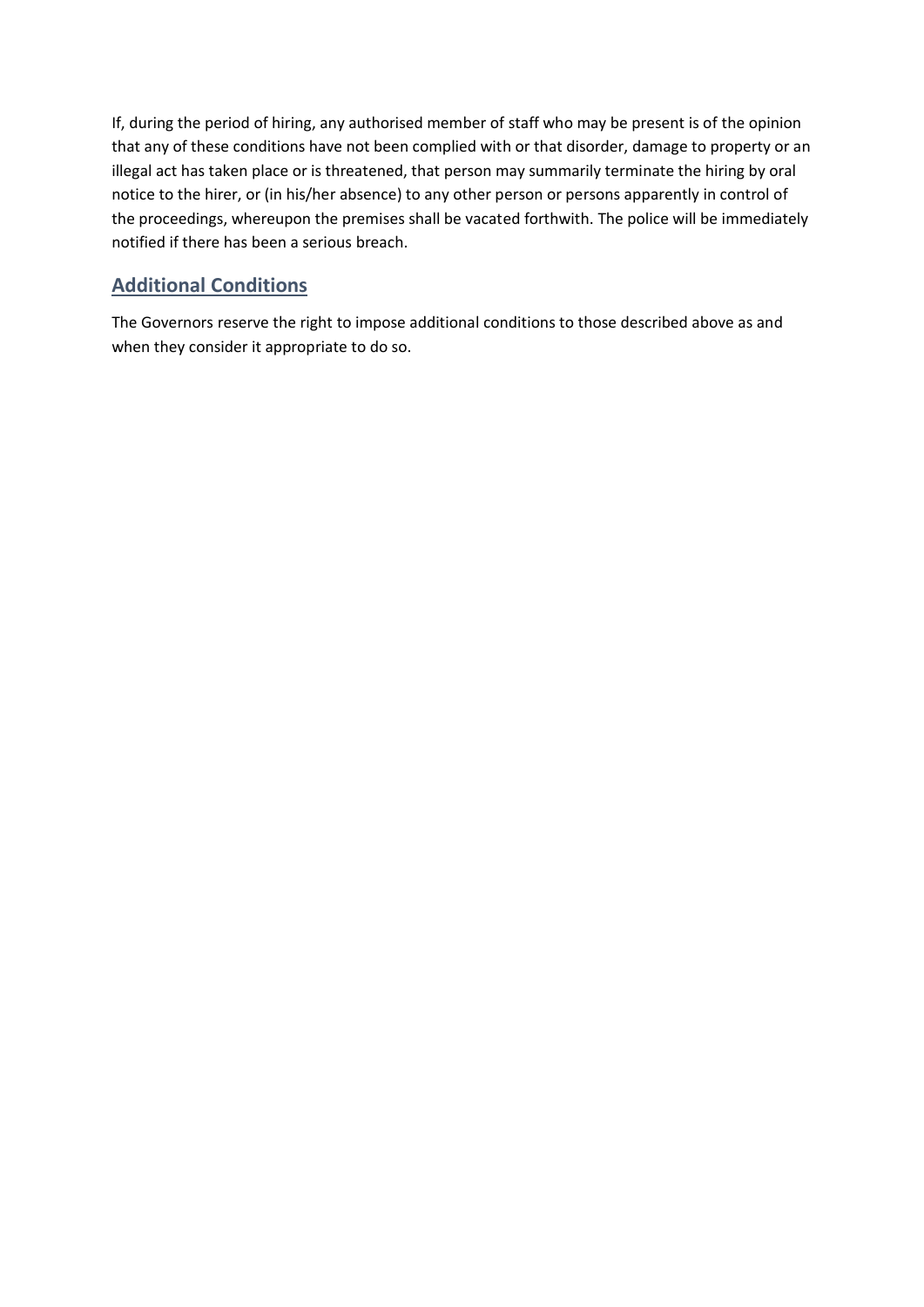## <span id="page-12-0"></span>**Appendix 3 - Application For Hire Of Premises**

| Name of hirer:                                                  |  |         |  |
|-----------------------------------------------------------------|--|---------|--|
| Address:                                                        |  |         |  |
|                                                                 |  |         |  |
|                                                                 |  |         |  |
| Telephone:                                                      |  |         |  |
|                                                                 |  |         |  |
| Mobile:                                                         |  |         |  |
| Venue: main hall / kitchen / playground (delete as appropriate) |  |         |  |
| Date of hire:                                                   |  |         |  |
| Time of hire - from:                                            |  | To:     |  |
| Number of hours                                                 |  |         |  |
| Emergency telephone numbers                                     |  |         |  |
| Name:                                                           |  | Tel no: |  |
| Name:                                                           |  | Tel no: |  |

I have read and understand the Emergency Action Plan and Health & Safety Policy and accept full responsibility for the health and safety of those using the premises during the hire period.

| Signed: | Print Name: | Date: |
|---------|-------------|-------|
|         |             |       |
|         |             |       |